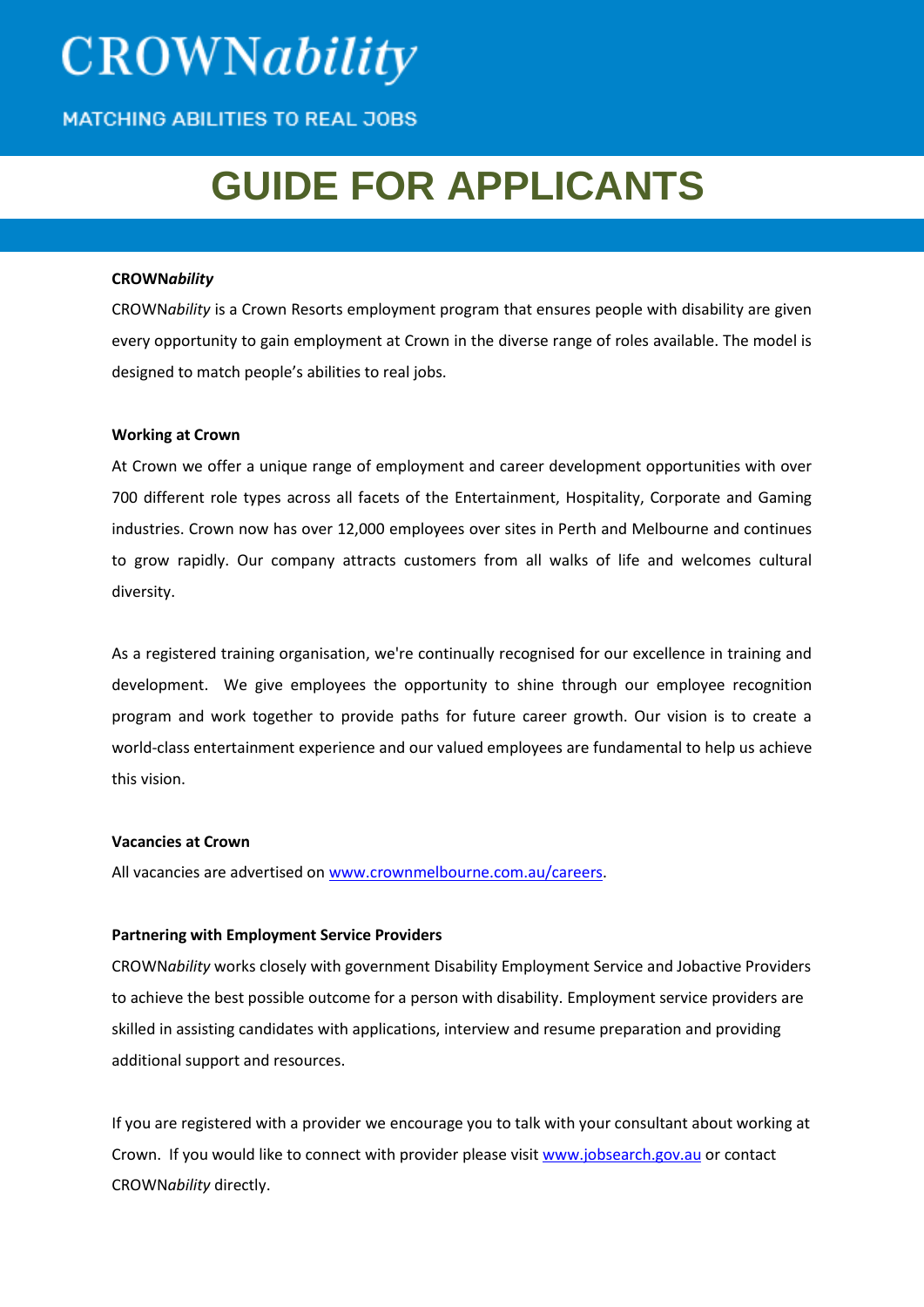# **CROWNability**

### **MATCHING ABILITIES TO REAL JOBS**

### **Applying for a Job at Crown**

1. Open your web browser and type in www.crownmelbourne.com.au/careers

### [2.](http://www.crownmelbourne.com.au/careers%202) Select *'Current Opportunities'*



3. Scroll down the view a list of available positions

4. Once you have selected a position of interest and determined you are suitable, select the position which will lead to more information about the role

5. To apply for a position click the '*Apply now'* button at the bottom of the page

| The best of event in the uniformer interaction and enteresty enteresty, the enteripty enterestingly approvation as extreme an extra material acceptance and an interaction and an interactional |  |
|-------------------------------------------------------------------------------------------------------------------------------------------------------------------------------------------------|--|
| Closing date for applications is midnight on midnight Sunday 3rd February 2019.                                                                                                                 |  |
| äis<br><b>CROWN</b>                                                                                                                                                                             |  |
|                                                                                                                                                                                                 |  |
| Job Food & Beverage                                                                                                                                                                             |  |
| <b>Primary Location Melbourne</b>                                                                                                                                                               |  |
| Position Status Full Time                                                                                                                                                                       |  |
| <b>Apply Now</b>                                                                                                                                                                                |  |
| <b>MARKETWAND CAR</b>                                                                                                                                                                           |  |
| O SHARE <b>EVEL</b>                                                                                                                                                                             |  |
|                                                                                                                                                                                                 |  |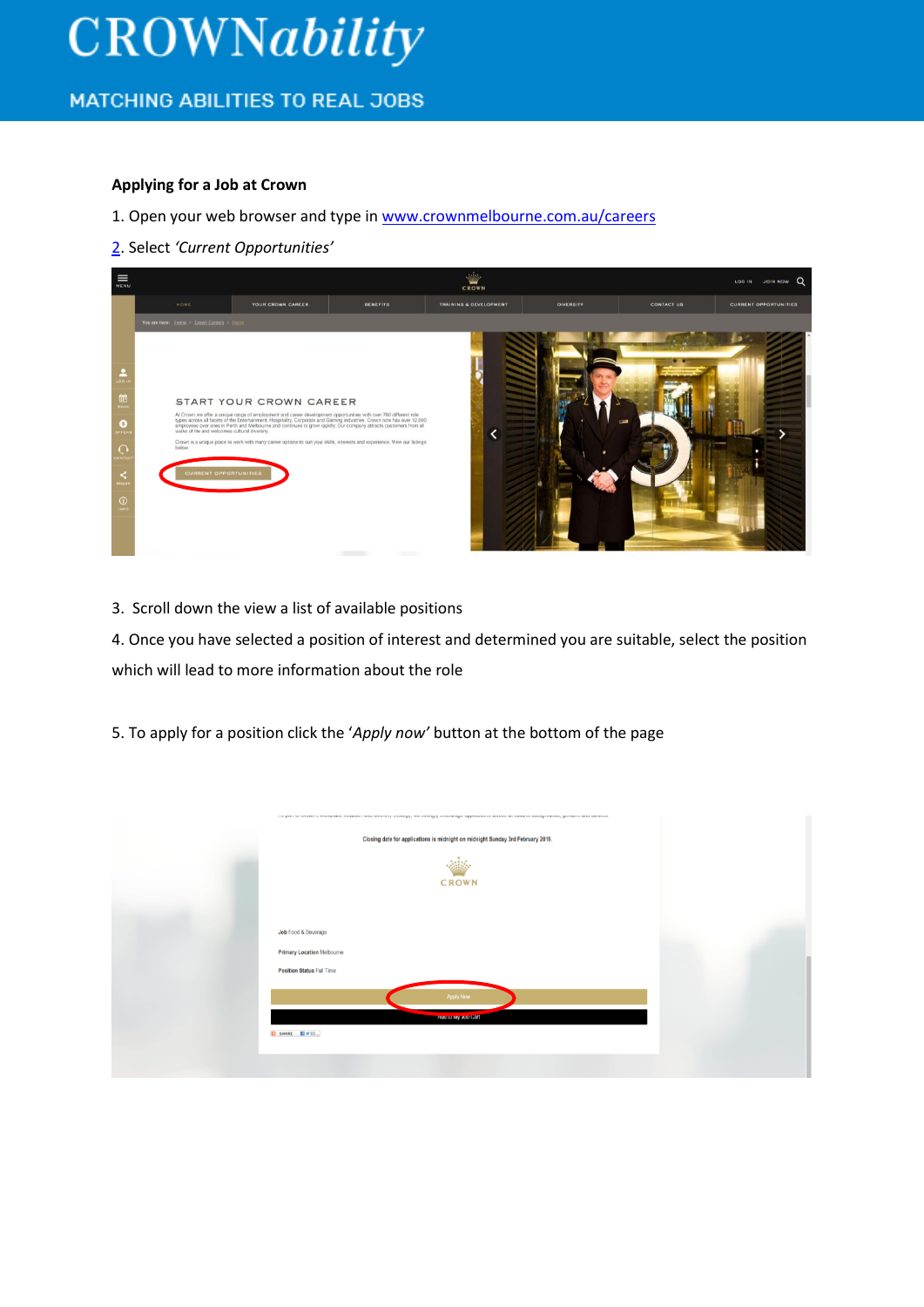# **CROWNability**

### **MATCHING ABILITIES TO REAL JOBS**

6. You will then be asked to Login. If you are a new candidate you will need to select '*New User'* and create a new user account and login

*Please ensure your username is unique as only one of each username can be used in the system* 

| <b>CROWN</b>                                                                                                                     |  |
|----------------------------------------------------------------------------------------------------------------------------------|--|
|                                                                                                                                  |  |
| <b>External Candidate Login</b>                                                                                                  |  |
| If you are a current Crown employee, please click here.                                                                          |  |
| To access your account, please identify yourself by providing the information requested in the fields below, then click "Login". |  |
| If you are not registered yet, click "New User" and follow the instructions to create an account.                                |  |
| Mandatory fields are marked with an asterisk.                                                                                    |  |
| or Sign in with:                                                                                                                 |  |
| <b>*User Name</b><br>$G^+$                                                                                                       |  |
| <b>*Password</b>                                                                                                                 |  |
| $\bullet$                                                                                                                        |  |
| Forgot your user name?<br>Forgot your password?                                                                                  |  |
| Login                                                                                                                            |  |
| <b>New User</b>                                                                                                                  |  |
|                                                                                                                                  |  |
|                                                                                                                                  |  |
|                                                                                                                                  |  |

7. Follow the prompts to create a profile. Once you have submitted all of your details, you can apply for positions by answering the questions and uploading your resume

*Should you decide not to apply for a role at the time, please ensure to add all of your information in the system under 'My Account Options' to successfully create a profile .* 

### **Minimum Requirements**

All candidates must meet the inherent requirements of the role being advertised.

As Crown is a 24 x 7 operation, flexibility to work shift work including nights and weekends is often a requirement. Successful candidates will be required to provide a National Police Clearance and may be requested to complete a medical assessment